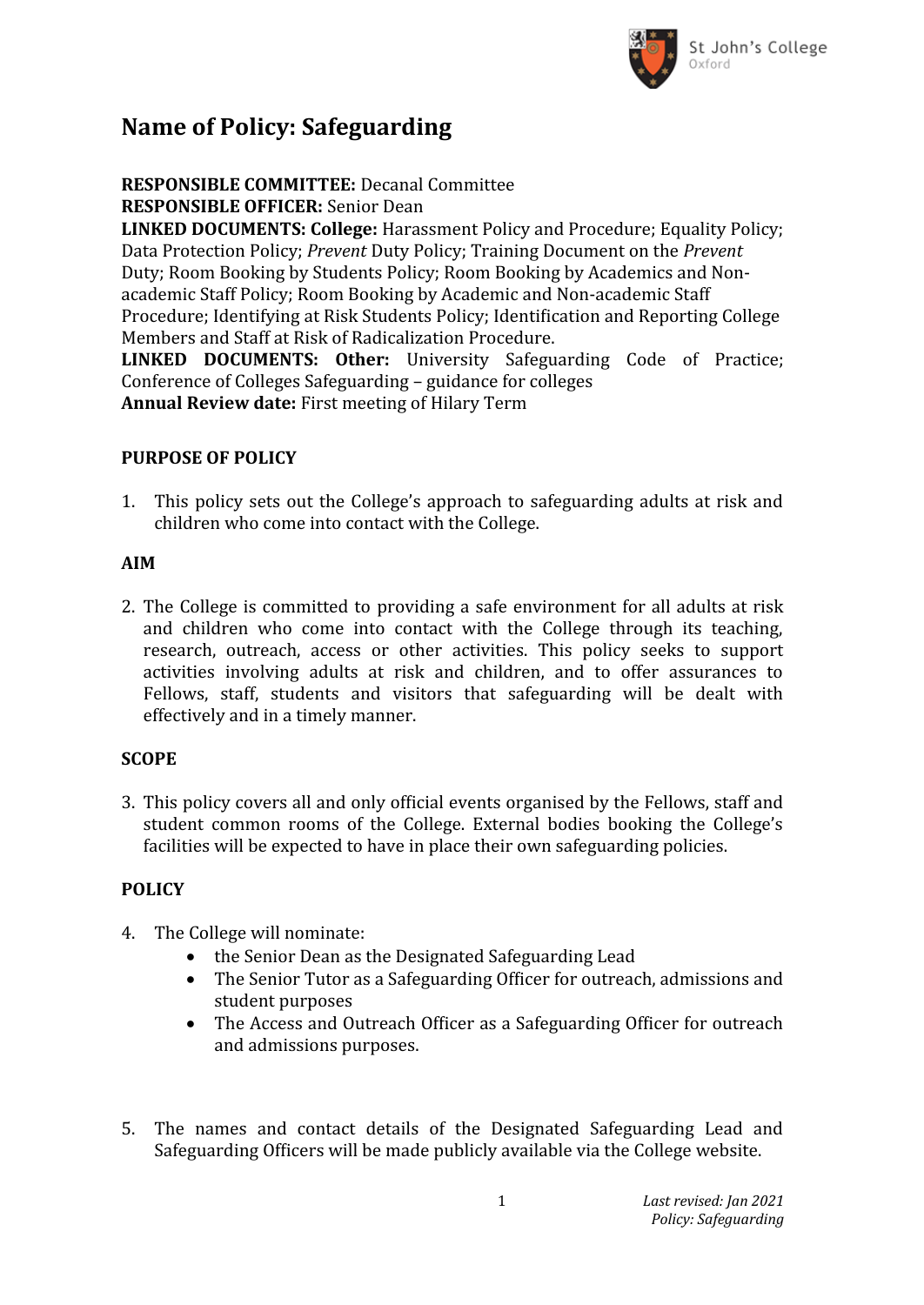

- 6. The College's Designated Safeguarding Lead and Officer(s) will receive appropriate training before commencing their duties, and should receive additional training as required on safeguarding or other issues identified through risk assessment.
- 7. The College will maintain guidelines for those carrying out activities involving adults at risk or children.
- 8. The College cannot act 'in loco parentis' and ultimate responsibility for children will rest with those who have parental responsibility.
- 9. Activities which involve adults at risk or children should:
	- Be designed so that appropriate training and supervision is available
	- Minimise occasions on which members of the Colleges need to work alone in an unsupervised way with adults at risk or children
	- Be risk assessed. The risk assessment should consider how the risks identified can be minimised and should also outline the local processes for reporting concerns. Training requirements and records of training undertaken should be recorded in risk assessments.
- 10. Any pre-employment or pre-activity checks should be carried out in accordance with the College's procedure.
- 11. The College will ensure there are robust procedures, both internally and externally, for sharing information with relevant authorities. Appropriate records will be retained in accordance with the College's Data Protection Policy.
- 12. In carrying out its safeguarding duty, the College will give due regard to preventing individuals from being drawn into terrorism as detailed in our *Prevent* duty policy.

#### **OUTREACH AND ADMISSIONS**

- 13. Selected outreach activity, such as residential courses for schoolchildren, may come within the definition of a'[regulated activity',](https://www.gov.uk/government/publications/keeping-children-safe-in-education--2) which, in respect of children, relates to the nature of the activity, its intensity, and its frequency. For such activities, the College may consider putting separate policies in place and may wish to consult its legal advisers.
- 14. The College undertakes a range of activity, including outreach, student recruitment, and admissions interviewing which are not 'regulated activities' but which carry safeguarding implications and will be governed in accordance with the principles set out in this policy.

#### **ON\_COURSE\_STUDENTS**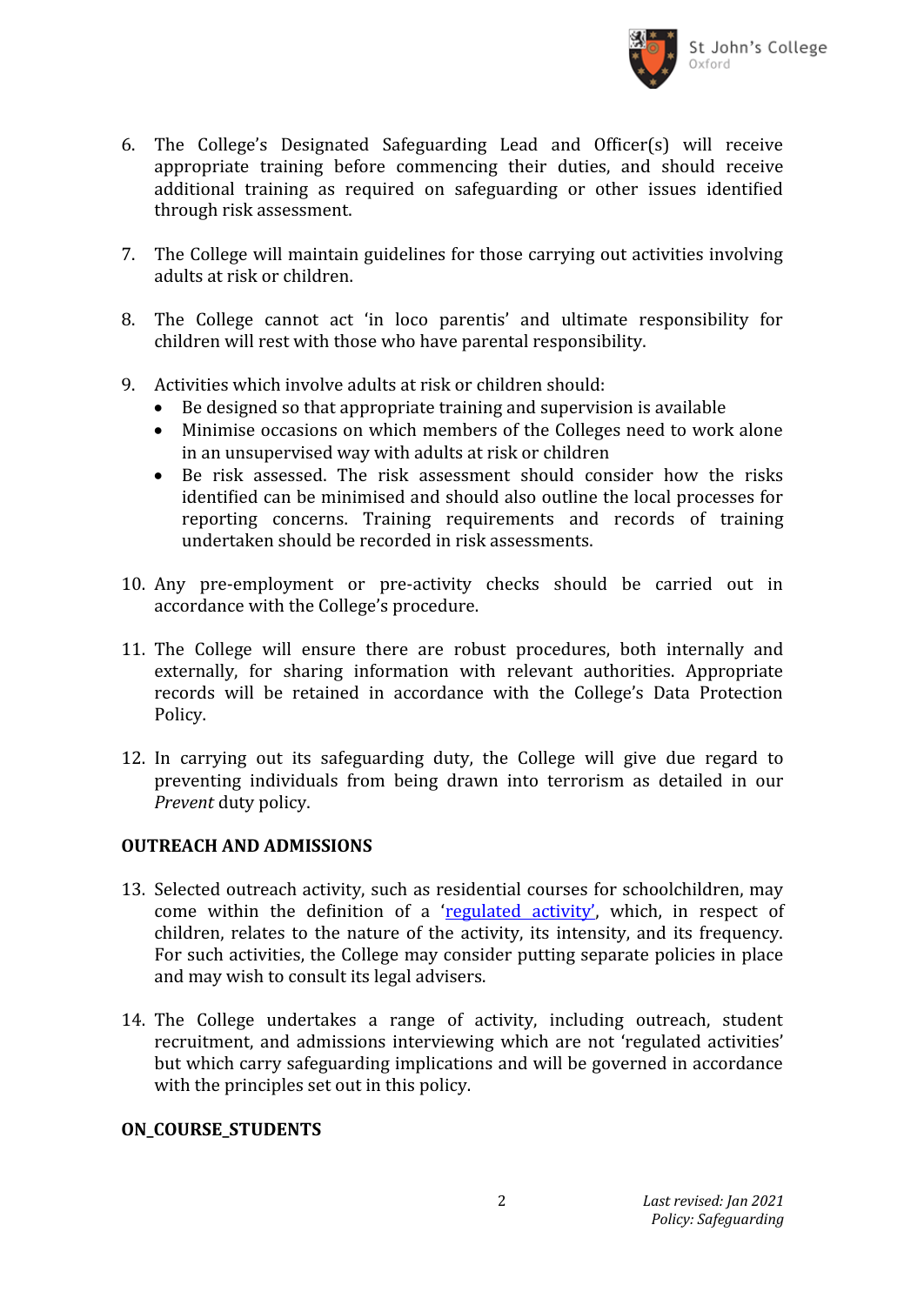

15. The College will require that where a student will be under 18 when commencing their studies, they and their parents/guardians sign an "Underage Student Authorisation Form" which will set out particular areas that must be agreed by the student and the parent for them to be permitted to study at the College.

#### **DEALING WITH SUSPICIONS OR ALLEGATIONS OF ABUSE**

- 16. Those working with children and adults at risk may: Have alleged abuse disclosed to them; Suspect abuse is being carried out; or Be accused of abusing those in their charge.
- 17. Whilst these issues may require very different courses of action, it is essential that the safety and welfare of the child or adult at risk is prioritised. The risk assessment for any activity involving adults at risk or children should identify at least one individual who will act as the key contact point to deal with such matters and identify the route for ensuring concerns and allegations are escalated without delay.
- 18. Where a child or adult at risk discloses alleged abuse, or a member of the College suspects abuse, this should be referred to a Safeguarding Officer who will assess and, where appropriate, contact the relevant statutory agency for advice.
- 19. In the event that an allegation is made against a member of the College, this must be referred to a Safeguarding Officer who will assess and, where appropriate in cases involving children, refer the matter to the Multi-Agency safeguarding Hub. This referral must be made within one working day of the allegations being made. The Local Area Designated Officer will advise on the appropriate action to be taken. In cases involving adults at risk of harm, referral will be made to the relevant statutory agency.
- 20. In the event there is a risk of immediate serious harm to a child or an adult at risk the emergency services should be contacted via 999 or the police via the 101 service. A Safeguarding Officer should be notified that a report has been made.

#### **EXTERNAL AGENCIES**

21. [Oxfordshire Multi-Agency Safeguarding Hub](https://www.oxfordshire.gov.uk/cms/content/multi-agency-safeguarding-hub) [For children: Oxfordshire Safeguarding Children Board](http://www.oscb.org.uk/) [For at risk adults: Oxfordshire Safeguarding Adults Board](http://www.osab.co.uk/)

### **DEFINITIONS USED IN THIS POLICY**

22. Adult at risk: Defined by the Care Act 2014 as "any person aged 18 years and over who is or may be in need of community care services by reason of mental health issues, learning or physical disability,